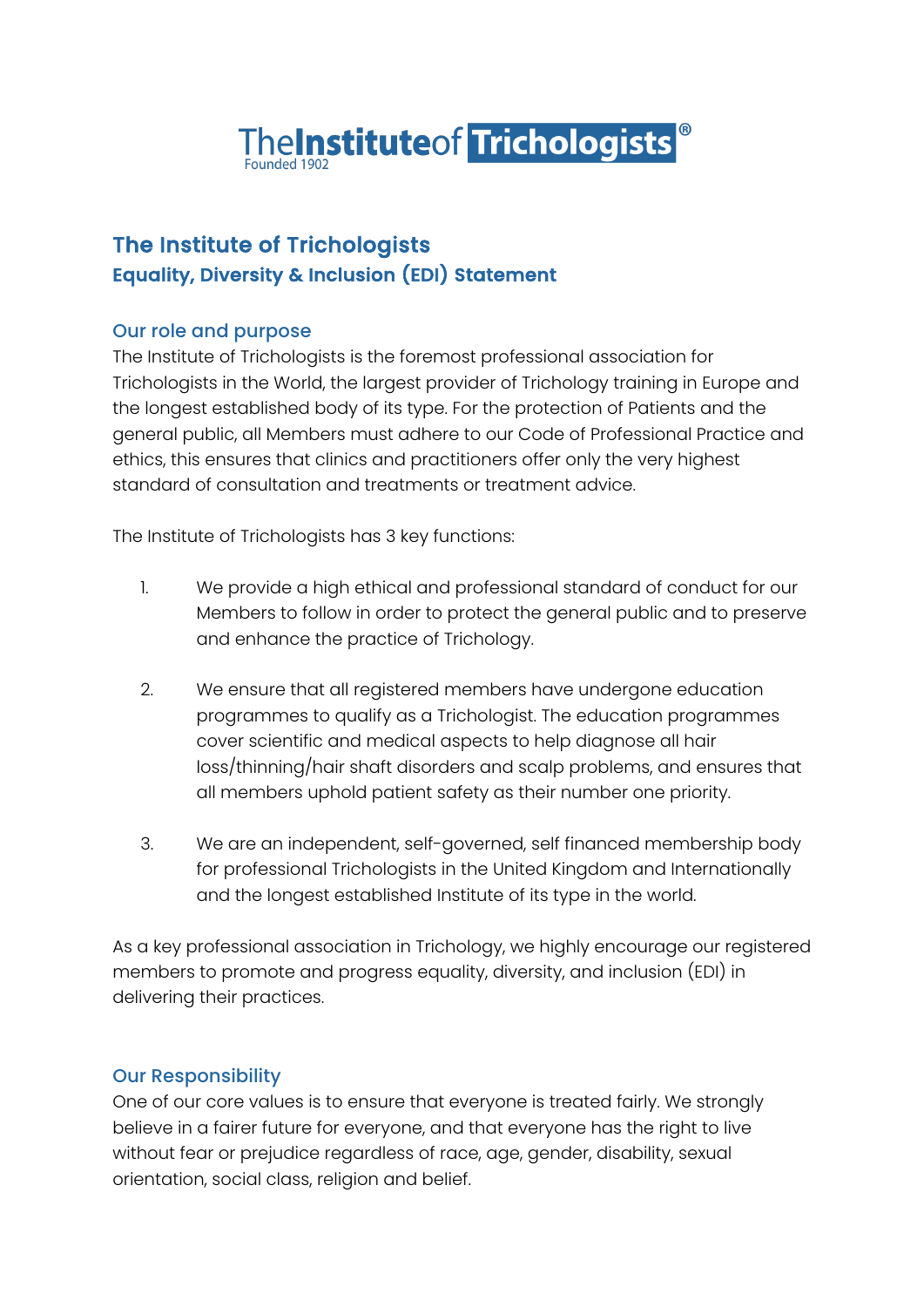# The Institute of Trichologists

As an Institute, we have a diverse Membership Register, Student base and Education Providers. We have a duty to ensure that our Institute, and everyone associated with our Institute act in the best interest of the general public and service users.

The Institute complies with the Equality Act 2010, and is therefore subject to the public sector equality duty, as well as the membership duty. These duties require the Institute to have due regard to:

- eliminate unlawful discrimination
- advance equality of opportunity between people who share a protected characteristic and those who do not
- foster or encourage good relations between people who share a protected characteristic and those who do not

All registered members of the Institute have a duty to ensure they are adhering to and displaying our core values and ethics.

In order to promote our EDI position, the Institute expect:

- Our Board and Committees approve our approach to all operational activities related to our membership and student base, and oversee how it is carried out
- Our Chairman, Board and managers provide the direction and leadership in delivering our position
- Every person associated with the Institute (membership base, student base, workforce etc) will carry forward our core values every day

We will ensure that our values and ethics, respect, fairness, transparency, and teamwork are visible in all aspects of the Institute, and those associated with the Institute, within interactions with our members, students and patients and service users.

Additionally, as an organisation, we treat any reports of discrimination seriously. In the event of such a report arising, the Institute will ensure it is investigated and appropriate action taken in line with our internal policies and procedures.